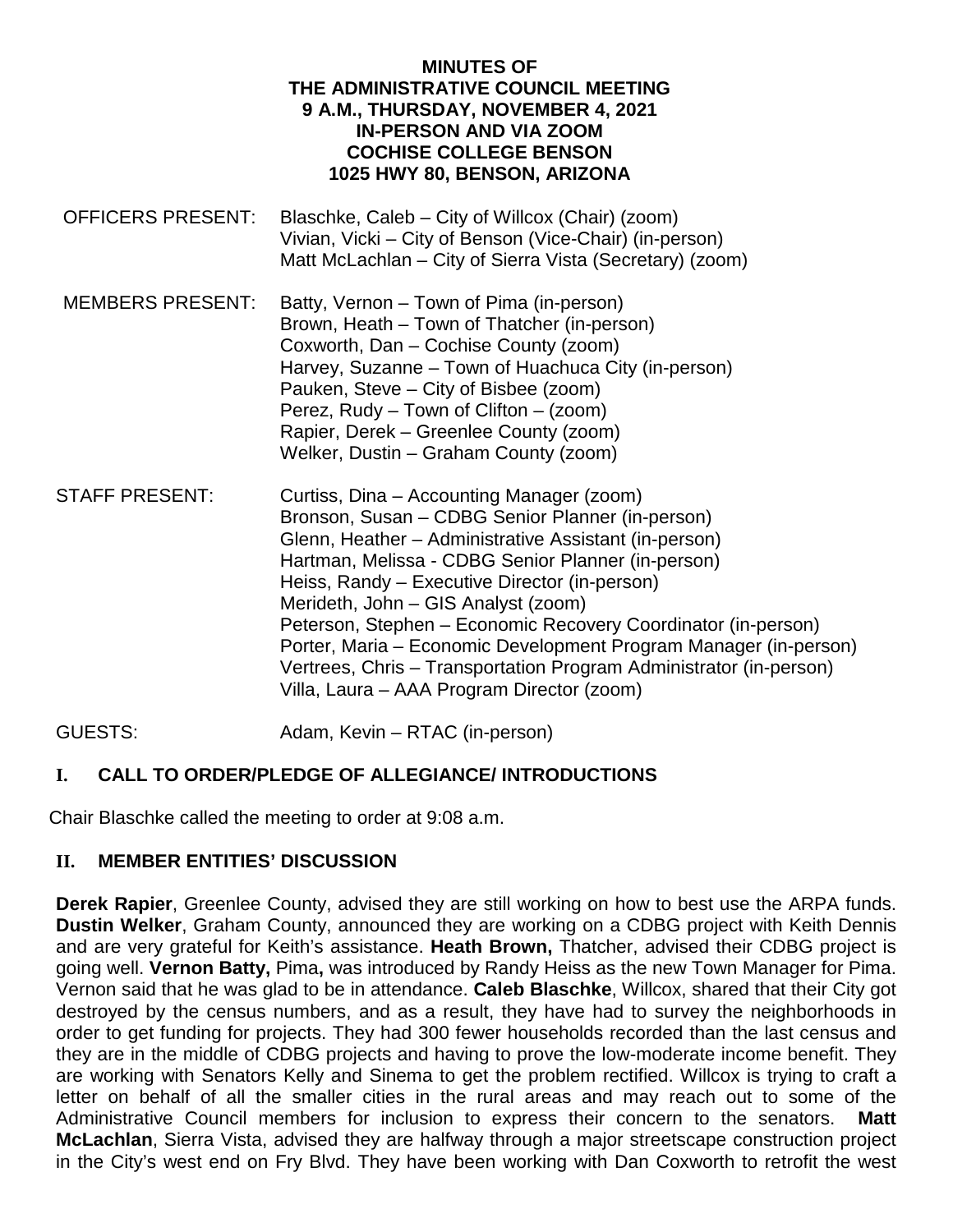end streetscape to create a Main Street environment to try to reduce the high commercial vacancy rate in the area. They are also working with the County's EPA brownfield consultant to expand their redevelopment area on the west end. They are planning monthly gatherings of social service providers and nonprofits at the Goodwill to make services more available and convenient for people in need. **Suzanne Harvey,** Huachuca City, said they have also lost funding due to the census and they are working on how to rectify it. She announced they have started up the parks CDBG project, and that they are looking for the best way to spend their ARPA money. **Dan Coxworth**, Cochise County, advised they are applying for a new brownfields grant during the next funding cycle, as they have almost exhausted the full amount originally received 2 years ago. The current coalition consists of Sierra Vista, Douglas and Bisbee and will be expanding to include Benson and Willcox. **Steve Pauken**, Bisbee, shared that their purchase of the Hillcrest Apartment building has been completed and they are looking to work with a developer to create affordable housing units. They are creating a prospectus with SEAGO staff assistance for a public bidding process to occur after the first of the year. Bisbee's census revenue was also impacted negatively. He stated that the City Clerks Association is trying to organize something to get powers that be to take another look at the census count. **Vickie Vivian,** Benson, shared that Benson gained 300 from the 2020 Census. She advised that they budgeted \$3.2 million for a new city hall building. The remodel estimate for the 3600 square foot temporary building was budgeted at \$350,000; however, it has now grown to \$900,000 so the City is looking to see what work they can do themselves. Meanwhile, they are gearing up for the holidays.

### **III. CALL TO THE PUBLIC**

No one from the public was present.

#### **IV. ACTION ITEMS**

1. Consent Agenda a. Approval of the August 5, 2021 Minutes

Chair Blaschke asked for a motion to approve the Consent Agenda; Derek Rapier made the motion; second by Steve Pauken.

- **MOTION:** Derek Rapier
- **SECOND:** Steve Pauken
- **ACTION:** Unanimous
	- 2. Discussion and possible action to recommend approval of Resolution No. 2021-06 urging state and federal elected leaders to stabilize, equalize and modernize transportation funding sources.

Randy Heiss explained that SEAGO usually brings a Resolution to protect HURF funds every year. There was a surplus of state revenue this year, so he recrafted the resolution to focus more on the current needs and threats to enhance revenue streams by stabilizing (by indexing the fuel tax to inflation), equalizing (by implementing a user fee for alternative fuel vehicles) and modernizing State and Federal funding mechanisms (by increasing fuel tax rates, implementing transportation sales taxes, or moving to vehicle miles travelled fees) while economic conditions are conducive to doing so.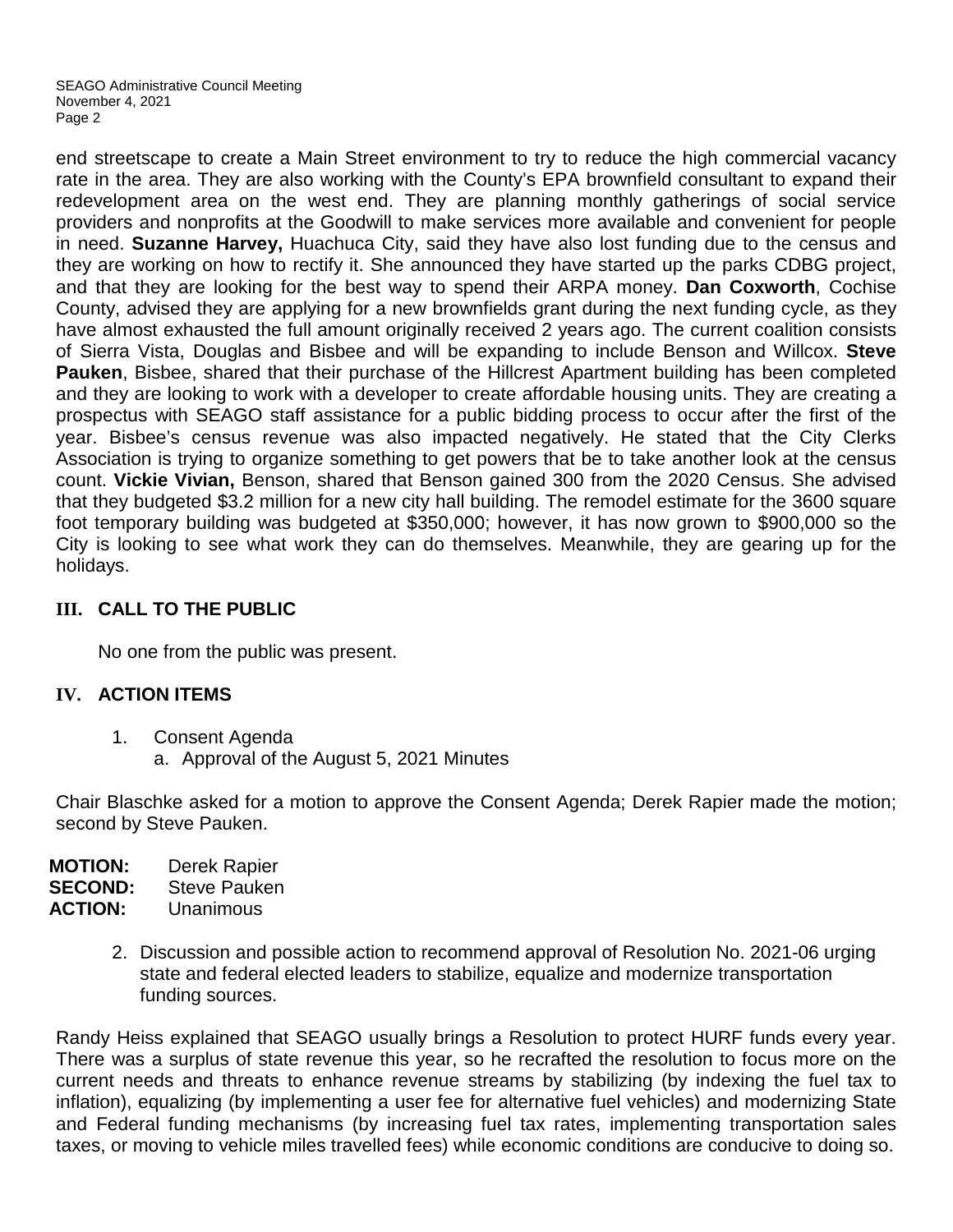SEAGO Administrative Council Meeting November 4, 2021 Page 3

Heath Brown stated he supports the recommended changes and made a motion to recommend approval of Resolution 2021-06 to the Executive Board; second by Vickie Vivian.

**MOTION:** Heath Brown **SECOND:** Vickie Vivian<br>**ACTION:** Unanimous **ACTION:** Unanimous

> 3. Discussion and possible action to recommend approval of the Calendar Year 2022 SEAGO Policy Principles

Randy Heiss stated that November is usually the time of year to begin gearing up for legislative session for the upcoming year. SEAGO likes to have something in writing to empower staff in supporting (or opposing) legislation, policies or various initiatives at the state and federal level that impact delivery of SEAGO programs and/or our effectiveness in serving member entities and their constituents. The document can also be used by our member entities and elected officials as talking points when speaking to policy makers relating to these positions. Policy developments and emerging needs have resulted in some minor updates to the document, which he highlighted. If changes are approved, he will update the tri-fold brochure.

Vickie Vivian made a motion to recommend that the Executive Board approve the SEAGO Policy Principles for Calendar Year 2022 presented by staff**;** second by Suzanne Harvey.

**MOTION:** Vickie Vivian **SECOND:** Suzanne Harvey<br>**ACTION:** Unanimous **ACTION:** Unanimous

> 4. Discussion and possible action to recommend approval of the 2021 CDBG Regional Account applications

Senior Planning Specialist Susan Bronson stated she is filling in for Keith who is on vacation. She reviewed the various project applications that were submitted by the entities noted in the memo.

Steve Pauken made a motion to recommend approval of the 2021 CDBG project applications to the Executive Board; second by Derek Rapier.

**MOTION:** Steve Pauken **SECOND:** Derek Rapier **ACTION:** Unanimous

#### **V. INFORMATION ITEMS**

A. Future Meeting Dates

Randy advised that he sends out meeting calendar invites a year in advance so that it can be put on your calendars to avoid scheduling conflicts. The next Administrative Council meeting is February  $10<sup>th</sup>$ , 2022. He reminded the officers that there is a Joint Committees meeting scheduled for December 2<sup>nd</sup>.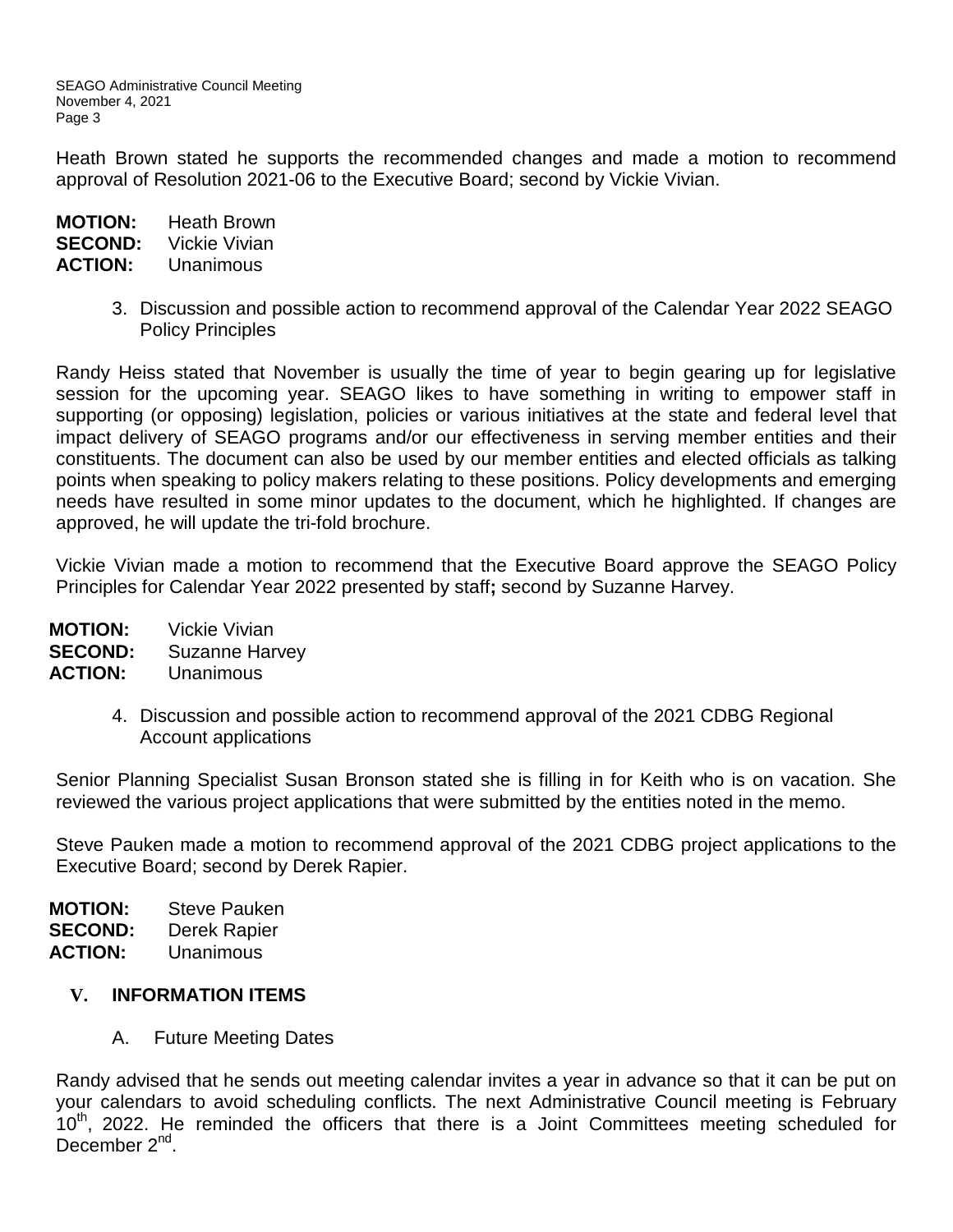#### B. Strategic Plan Retreat Discussion

Randy explained that our current strategic plan was adopted in May 2020 and became effective in June 2020. He stated we try to update the plan every two years. Rather than provide a progress report for each item in the plan, he focused on the progress renovating the AAA office space. The current status is in bold in the memo. He advised that SEAGO has spent all carryover funds allotted by ADES and they have submitted a second carryover request to complete the project this year. Increased costs and limited contractor availability have resulted in higher than projected costs. He stated we will be moving employees into the building one desk at a time. The moving will be done mainly by Randy, inmate labor and staff assistance and needs to be done before the lease expires at the end of June.

Randy explained that holding the Strategic Plan retreat includes a lot of front-end work. Once held, there is post-event work that needs to be done to create an updated plan. If the retreat is held in February 2022, Randy is concerned we may not meet the June 30, 2022 deadline to move out of the current AAA offices. Randy's preference is to defer the retreat until February 2023. He asked for any questions, objections or comments about deferring the retreat. Randy also pointed out that in past retreats, the group has gotten bogged down with wordsmithing mission and vision statements and the two overarching goals of the Plan. He suggested that be left to do in year 5 rather than every 2 years. He asked everyone to keep that in mind for the next retreat.

He also suggested that he would like to bring staff together for a retreat and do some front end work ahead of the member entity retreat. He feels this will help guide the discussion when the February 2023 retreat is held. Derek Rapier stated that any time we can consolidate or combine efforts to be more efficient has his support.

C. Quarterly Finance Report

Dina Curtiss provided an update on SEAGO finances and responded to questions.

D. Community Development Report

Susan Bronson provided an update on Community Development Programs and responded to questions. Melissa Hartman provided background and an update on the SEAGO CARES Homeowner Assistance Program which started in May 2020. She shared that 68 applications have been received; 34 qualified for funding. Applicants came from Sierra Vista-15, Safford-10, Bisbee-5; Douglas-10; Huachuca City-3. She advised there are 5 clients who have received assistance for more than one month. Total expenditures to date are \$57,498.27. She and Keith have been on 3 radio interviews and advised that utility companies have been very valuable partners in this program. At least half of the applicants heard about the program through utility companies. SEAGO Cares has also done radio spots on the San Carlos Apache Tribe. She distributed a success story that has been used in print marketing and online. Randy shared that the program has helped families remain in their homes and avoid homelessness. He asked members to help get the word out.

E. SEAGO Economic Development District Report